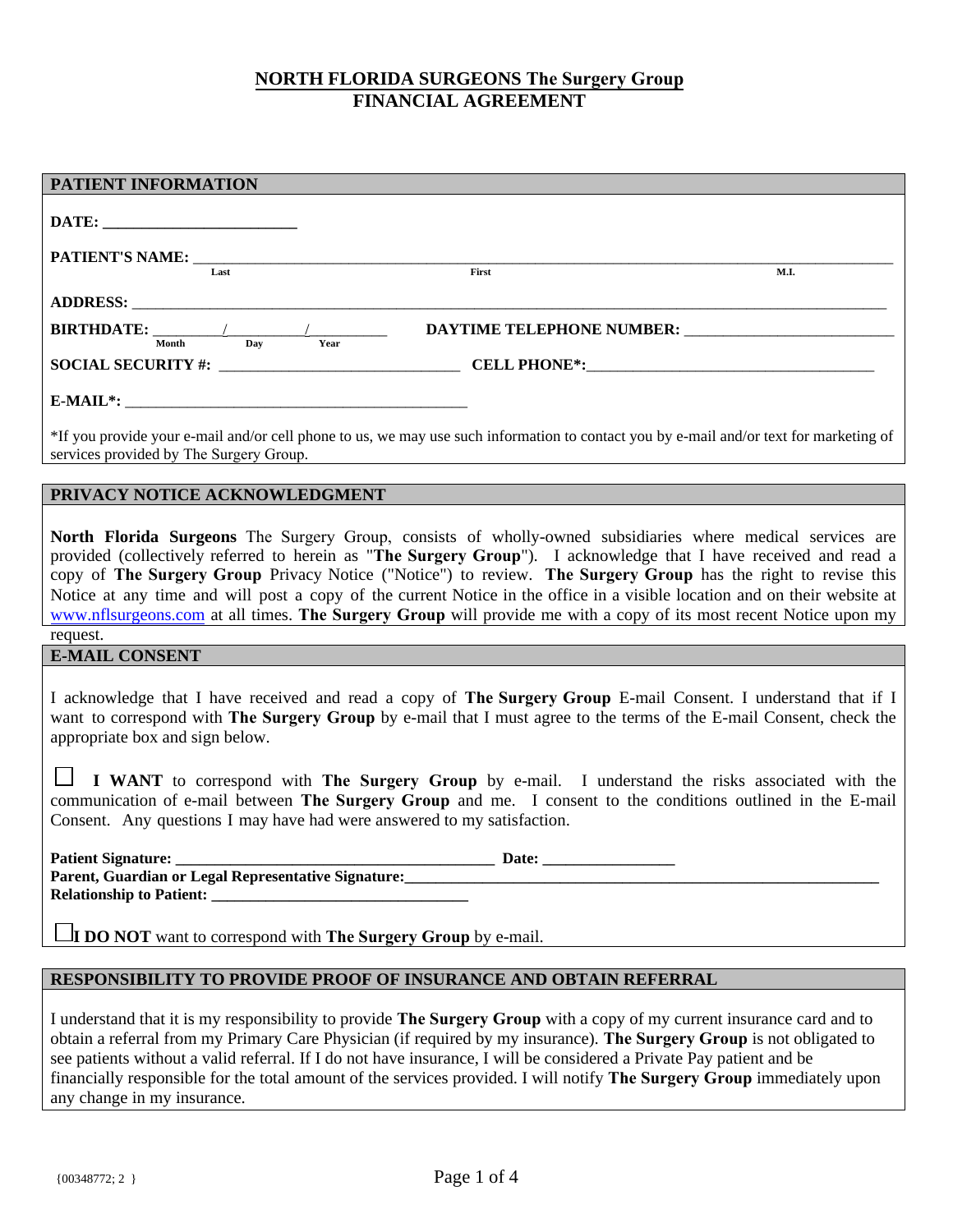### **FINANCIAL RESPONSIBILITY**

I understand that in consideration of the services provided to the patient, I am directly and primarily responsible to pay the amount of all charges incurred for services and procedures rendered at **The Surgery Group**. I am responsible for any applicable deductible or co-payments prior to the provision of services. **The Surgery Group** will provide me with an estimate of my total financial responsibility and the date by which this amount must be paid in full. I understand that due to the individual needs of each treatment, or procedure this fee is only an estimate. In the event my care exceeds the amount of the estimate, I will be financially responsible for the balance. I further understand that such payment is not contingent on any insurance, settlement or judgment payment. **The Surgery Group** may file a claim for payment with my insurance company as a courtesy to me. If the insurance company fails to pay **The Surgery Group** in a timely manner for any reason, then I understand that I will be responsible for prompt payment of all amounts owed to **The Surgery Group**. Should the account be referred to a collection agency or attorney for collection, the undersigned agrees to pay the collection agency's fee (based on a percentage of your account balance, the current percentage is 33%) and all costs of collection, including a reasonable attorney's fee.

#### **CREDIT CARD ON FILE**

I provide a valid credit card (the credit card has not expired and has not reached its available credit limit) to be retained on file to pay any balance owed for my medical services. In the event that my credit card expires or has reached its limit, I am responsible to provide a new valid credit card. I further understand that the billing address for the credit card on file must match the address that appears on my monthly credit card bill or bank statement. I agree to pay such total amount charged in accordance with the agreement governing the use of such credit card. I hereby authorize **The Surgery Group** to charge my credit card for payment of the medical services rendered. If I have entered into a payment plan, I authorize **The Surgery Group** to charge my credit card to pay the payments owed under the payment plan.

Exact name as it appears on credit card: \_\_\_\_\_\_\_\_\_\_\_\_\_\_\_\_\_\_\_\_\_\_\_\_\_\_\_\_\_\_\_\_\_\_\_\_\_\_\_\_\_\_ Circle Card Type: \_\_VISA \_\_M/C \_\_AMEX \_\_ DISCOVER Card #: \_\_ \_\_ \_\_ \_\_ \_\_ \_\_ \_\_ \_\_ \_\_ \_\_ \_\_ \_\_ \_\_ \_\_ \_\_ \_\_ Verification #: [\*Visa & MasterCard number appears as 3 digit number on the back of the card. American Express number appears as a 4 digit number printed on the front of the credit card after and to the right of the card number.] Expiration Date:  $\angle$   $\angle$   $\angle$ Cardholder's Signature: \_\_\_\_\_\_\_\_\_\_\_\_\_\_\_\_\_\_\_\_\_\_\_\_\_\_\_\_\_\_\_\_\_ Date: \_\_\_ / \_\_\_ / \_\_\_

#### **NON-COVERED SERVICES WAIVER**

I understand that charges for my care will be filed with my insurance carrier as a courtesy by **The Surgery Group**. There may be a service that I desire that is not covered under my insurance plan ("Non-Covered Services"). I understand that I will be financially responsible for the cost of any Non-Covered Services. A separate waiver will be completed for each Non-Covered Service. If I have Medicare, I will complete an Advance Beneficiary Notice

("ABN") form.

# **INSURANCE WAIVER**

I understand that if I do not have a copy of a current insurance card and valid referral, if required, that I can be seen as a "Private Pay" patient. I agree that neither **The Surgery Group** nor I will file a claim for the visit. A waiver will be completed for each visit that I am seen as a Private Pay patient. I will be required to pay the total cost of the visit in advance.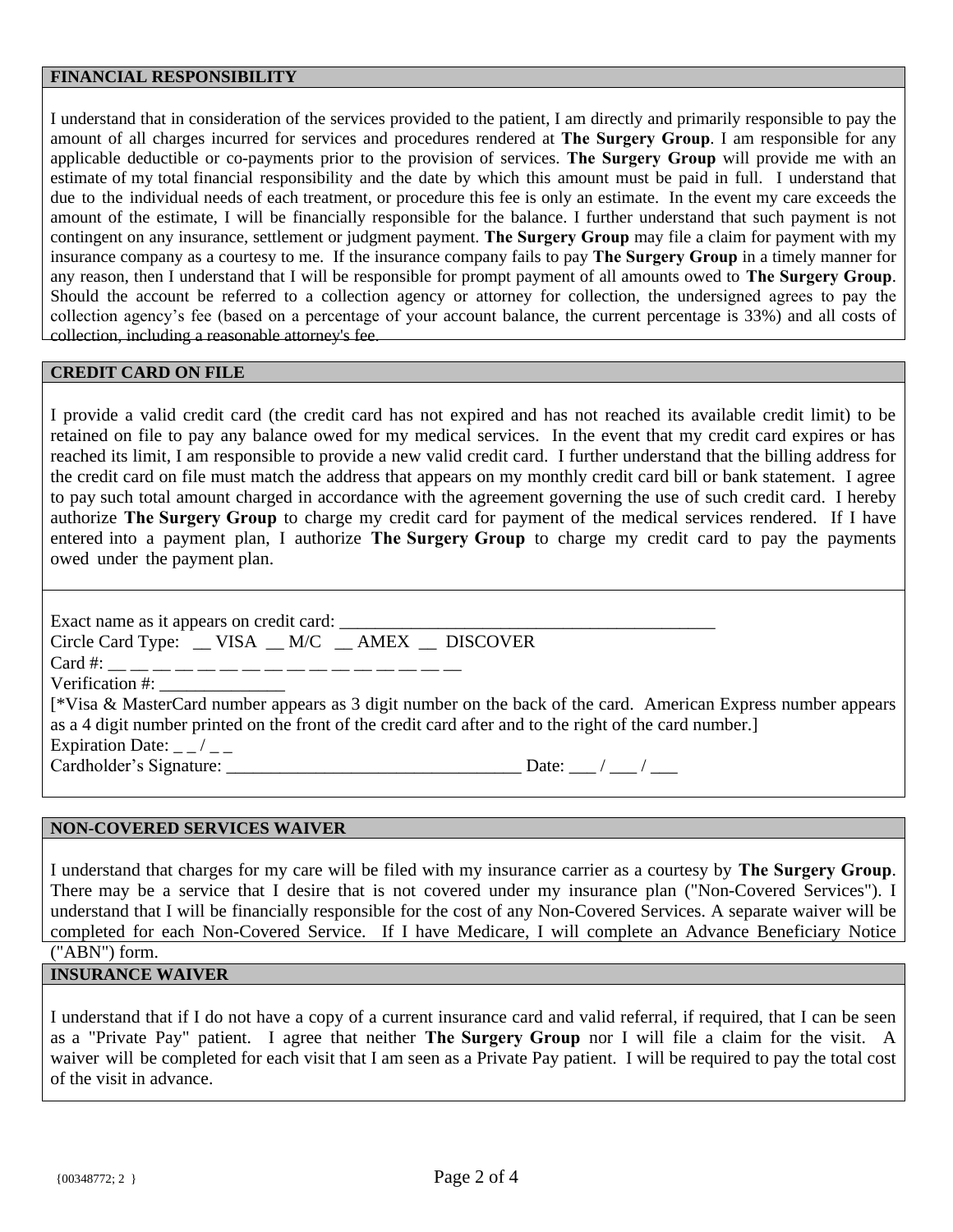### **ASSIGNMENT OF BENEFITS**

I hereby authorize and assign all payments and/or insurance benefits for medical services and/or surgical procedures rendered to patient, directly to **The Surgery Group**. I hereby authorize **The Surgery Group** to release medical information necessary to obtain payment. I understand that I am financially responsible for all charges not covered by my insurance plan.

## **ASSIGNMENT OF MEDICARE BENEFITS**

I hereby authorize and assign all payments of authorized Medicare benefits for medical services and/or surgical procedures rendered to patient, directly to **The Surgery Group**. I hereby authorize **The Surgery Group** to release medical information necessary to obtain payment. I understand that I am financially responsible for all charges not covered by Medicare for which I have signed an ABN.

### **ARBITRATION**

**THIS ARBITRATION AGREEMENT** is made between **The Surgery Group**, for and on behalf of itself and its subsidiaries, affiliated professional associations, physicians (including physicians providing medical services through a subsidiary of North Florida Surgeons, P.A.), agents, employees, servants, or any of the foregoing, referred to hereinafter as "Doctor" and the above referenced patient ("Patient"). It is the intention of the parties to this Arbitration Agreement to bind not only themselves, but also their heirs, personal representatives, guardians and any persons deriving claims through or on behalf of the patient.

It is understood by the Patient that he or she is not required to use **The Surgery Group,** or any Doctor and that there are numerous other physicians located near Patient who are qualified to provide care to Patient.

In the event of any controversy or dispute, which might arise between Doctor and the Patient, regardless of whether the dispute concerns the medical care rendered, including any negligence claim relating to the diagnosis, treatment, or care of the Patient, or payment of surgical fees, or any other matter whatsoever, then the parties agree that the dispute shall be resolved by arbitration as provided by the Federal Arbitration Act, 9 U.S.C. §§ 1-16.

Other than what may be in conflict with this Arbitration Agreement, the laws of the State of Florida shall apply to any dispute between Doctor and the Patient. The Florida Rules of Civil Procedure shall apply for discovery purposes only.

Prior to commencing any action under this Arbitration Agreement, Patient must comply with the presuit notice and investigation requirements of Chapter 766, Florida Statutes. Any arbitration under this Arbitration Agreement must be commenced by the filing of an application for arbitration within the applicable statute of limitations for the controversy or dispute at issue.

This arbitration shall be in lieu and instead of any trial by Judge or Jury. Each party shall choose one arbitrator and the two arbitrators shall choose a third arbitrator. All arbitrators shall be selected from the following Florida counties: Alachua, Clay, Duval, Nassau, St. Johns and Volusia. The panel of arbitrators shall hear and decide the controversy, and the decision shall be binding on all parties and may be enforced by a court of law if necessary. Arbitration shall be conducted in Duval County, Florida.

In the event that either party to this Arbitration Agreement refuses to go forward with arbitration, the party compelling arbitration reserves the right to proceed with arbitration, including the appointment of the arbitrator and hearings to resolve the dispute, despite the refusal to participate or the absence of the opposing party. The arbitrators shall render a binding decision without the participation of the party opposing arbitration or despite his or her absence at the arbitration hearing.